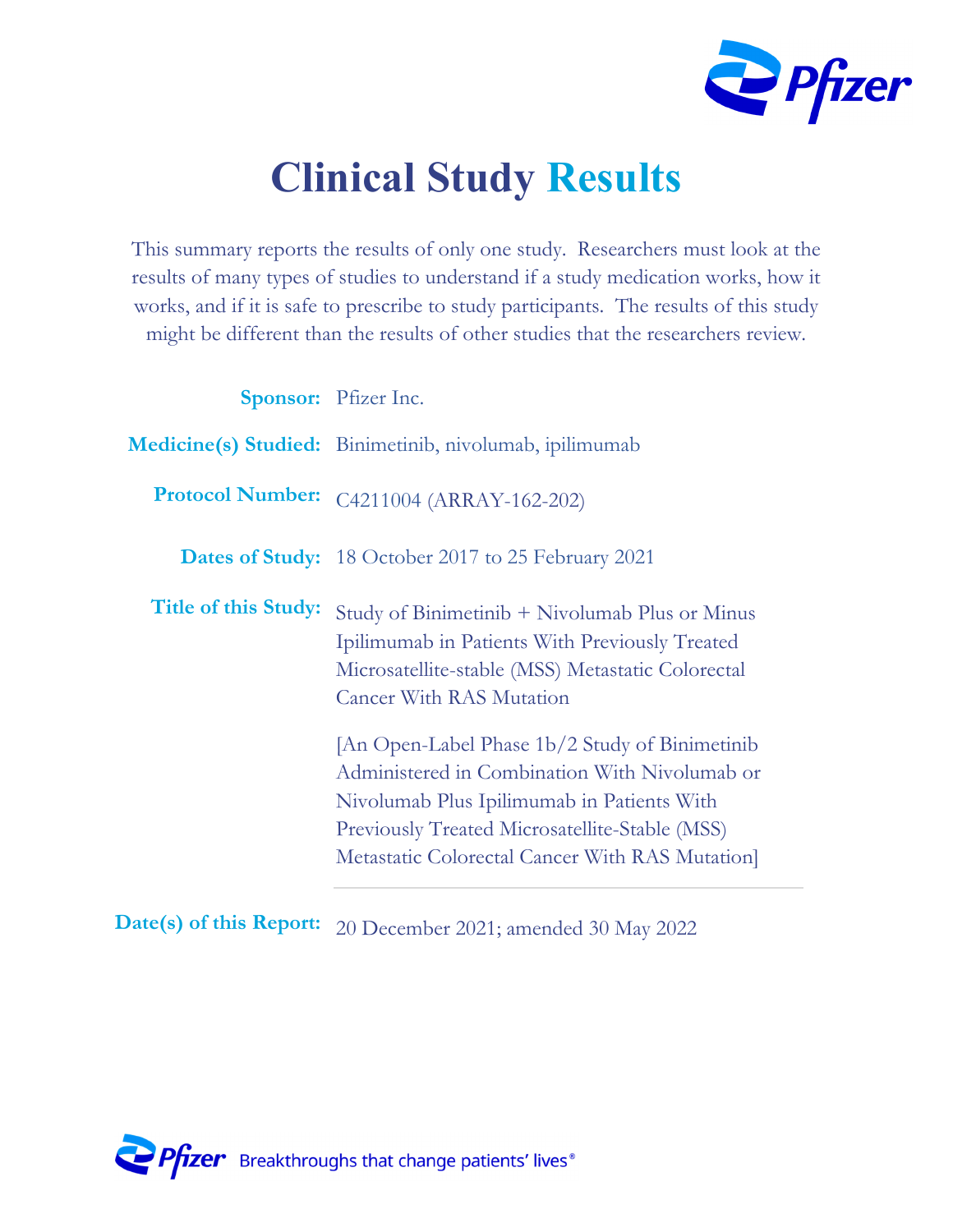

# – Thank You –

If you participated in this study, Pfizer, the Sponsor, would like to thank you for your participation.

This summary will describe the study results. If you have any questions about the study or the results, please contact the doctor or staff at your study site.

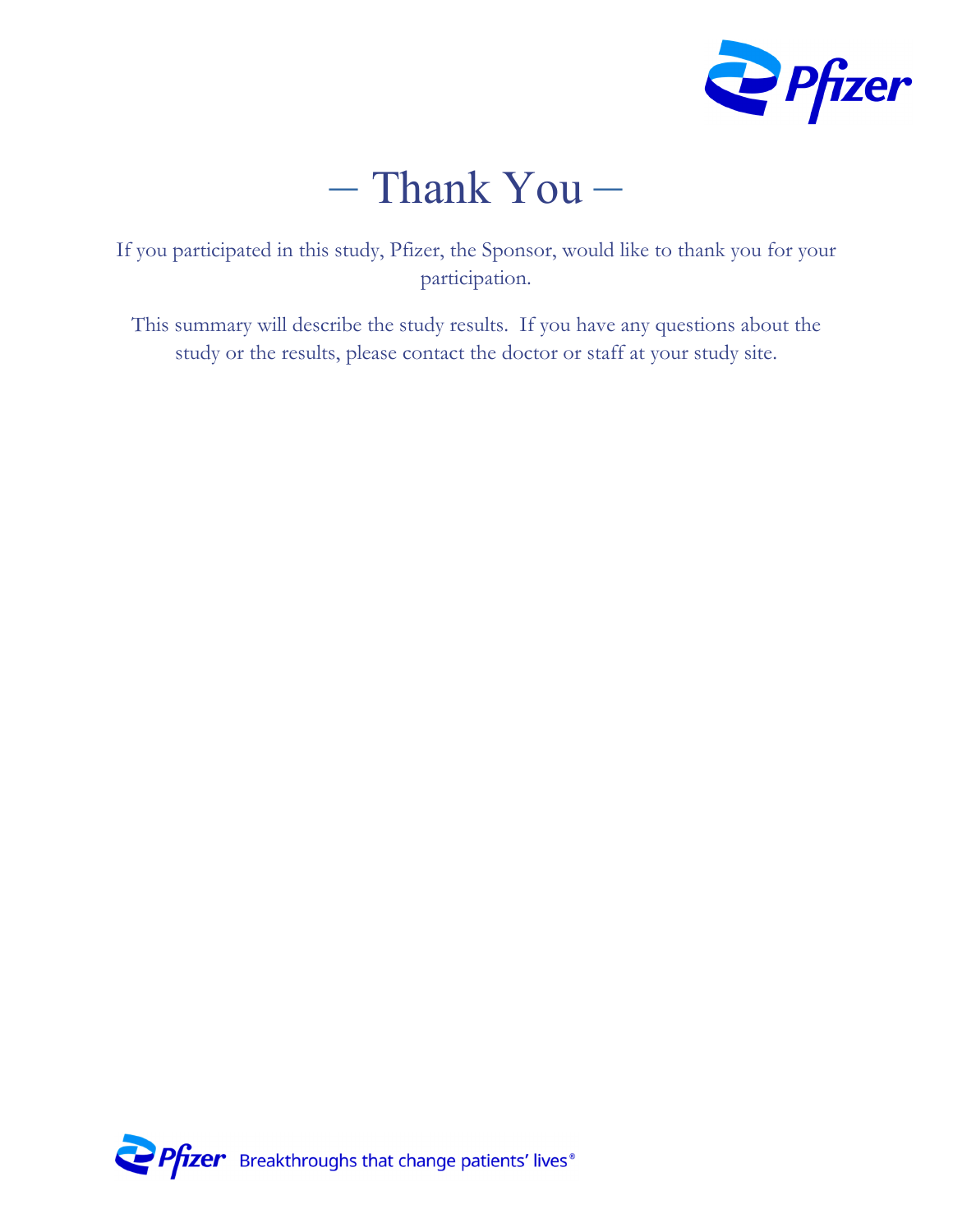

### **Why was this study done?**

#### **What is colorectal cancer?**

Colorectal cancer is cancer that starts in the large intestine (colon) or the rectum (last part of the large intestine). Participants in this study had metastatic colorectal cancer, which means that the cancer had spread outside of the colon or rectum. Additionally, the participants in this study had tumors that were considered to be "microsatellite stable" (MSS), and which contained a specific mutated gene called RAS that can cause cancer cells to grow and to spread.

#### **What are binimetinib, nivolumab, and ipilimumab?**

There were 3 treatments tested in this study: binimetinib, nivolumab, and ipilimumab.

Binimetinib is a treatment that may block the growth and spread of cancer. Binimetinib is taken as a tablet by mouth. In this study, binimetinib was an investigational treatment, which means that it is still being tested and has not been approved for use in patients with colorectal cancer.

Nivolumab and ipilimumab are 2 types of antibody treatments that may help the immune system to fight cancer. Nivolumab and ipilimumab are given through a needle into the vein (IV). In this study, nivolumab and ipilimumab were investigational treatments.

#### **What was the purpose of this study?**

The main purposes of this study were to learn more about the safety of binimetinib, nivolumab, and ipilimumab and to determine the recommended dose for further testing, and to learn whether binimetinib, nivolumab, and ipilimumab had positive effects for patients with metastatic colorectal cancer with RAS mutations and that are MSS.

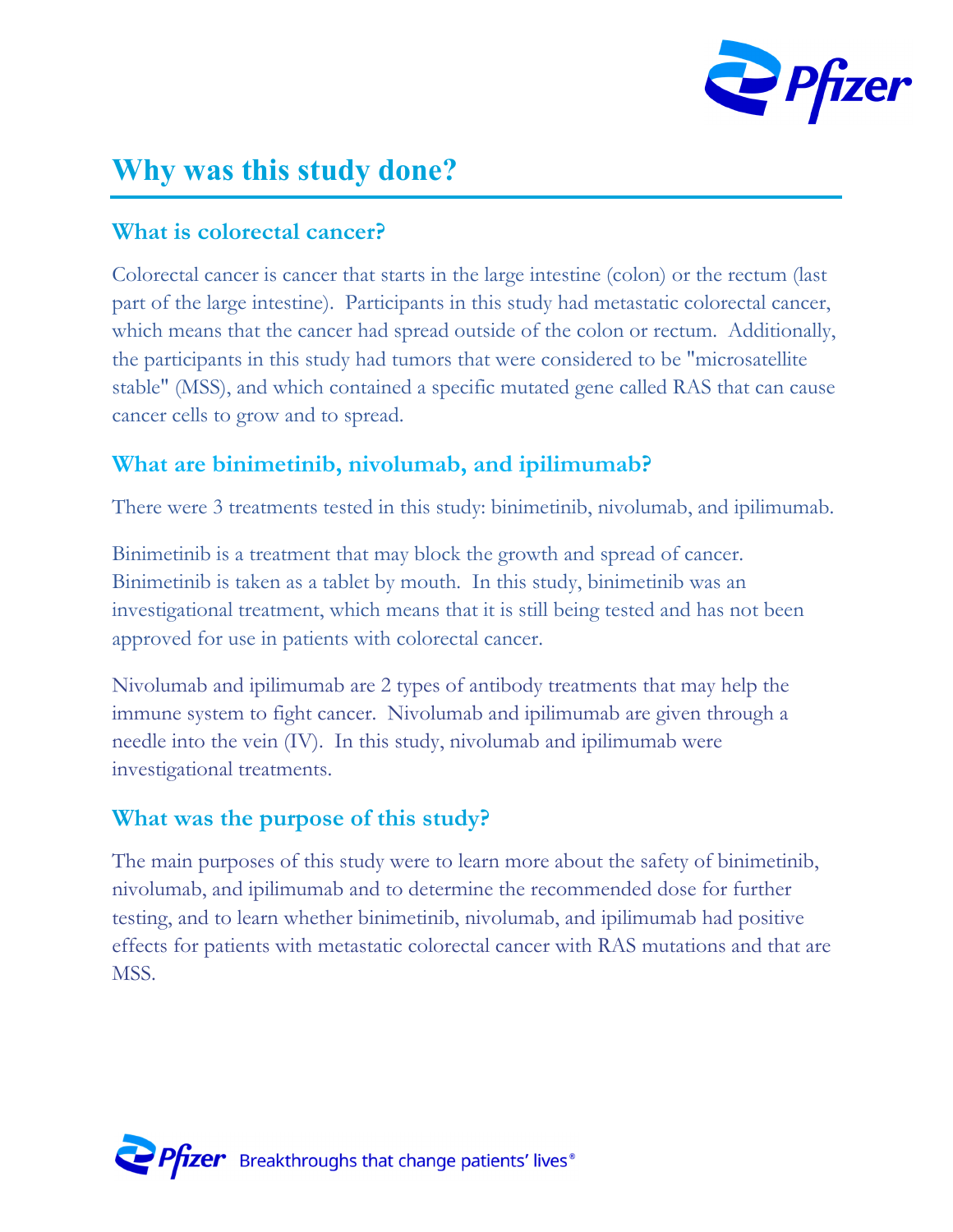

**Researchers wanted to know:**

**Part 1: did participants have dose-limiting toxicities?**

**Part 2: did participants have a reduction in tumor size?**

"Dose-limiting toxicities" (DLTs) are certain medical problems caused by taking study treatment which require the participant to lower the dose or stop taking the treatment (permanently or temporarily). Researchers collect information on DLTs to help determine the recommended dose of a study treatment.

# **What happened during the study?**

#### **How was the study done?**

This study was an open-label study, which means that participants and doctors knew what medicines were given to participants. This study was done in 2 parts.

#### Part 1

The purpose of Part 1 was to find the recommended dose of binimetinib to study in Part 2. During Part 1, participants were assigned to 1 of 2 treatment groups, Group 1A and Group 1B. Group 1A participants received the following treatments:

- Binimetinib 45 milligrams (mg) twice daily by mouth for 4 weeks; if this dose level of binimetinib had DLTs, the following lower dose levels of binimetinib were tested in order as follows:
	- o 45 mg twice daily for 3 weeks then 1 week off
	- o 30 mg twice daily for 4 weeks
	- o 30 mg twice daily for 3 weeks then 1 week off
- Nivolumab 480 mg IV over 30 minutes every 4 weeks

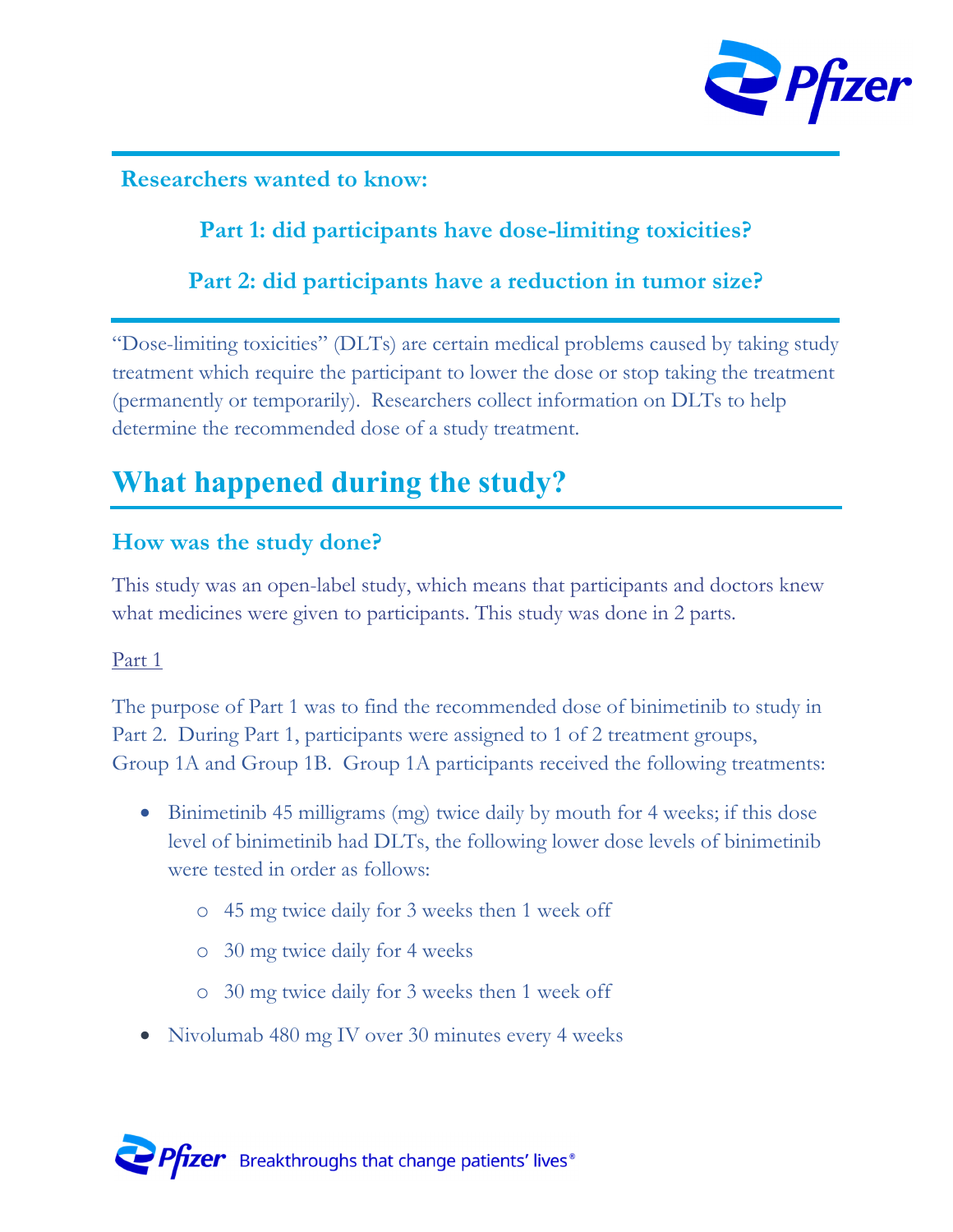

Researchers used the results from Group 1A to determine the recommended dose to test in Group 1B. After Group 1A completed study treatment, other participants started Group 1B. Group 1B participants received the following treatments:

- Binimetinib 45 milligram (mg) twice daily by mouth for 4 weeks; if this dose level of binimetinib had DLTs, the following lower dose levels of binimetinib were tested in order as follows:
	- o 45 mg twice daily for 3 weeks then 1 week off
	- o 30 mg twice daily for 4 weeks
	- o 30 mg twice daily for 3 weeks then 1 week off
- Nivolumab 480 mg IV over 30 minutes every 4 weeks
- Ipilimumab 1 mg per kilogram (kg) (1 mg/kg) IV over 30 minutes about every 8 weeks

Participants received study treatments in cycles that lasted 28 days. Participants were to attend visits at the study center on Days 1, 15, and 22 of the first cycle, and on Days 1 and 15 of the following cycles. They were also asked to attend an end of treatment visit within 2 weeks of stopping study treatment, and attend follow-up visits 30 days and 100 days after stopping treatment. They were then contacted by phone 150 days after stopping study treatment, and every 12 weeks until the study ended.

The figure below shows what happened during Part 1.

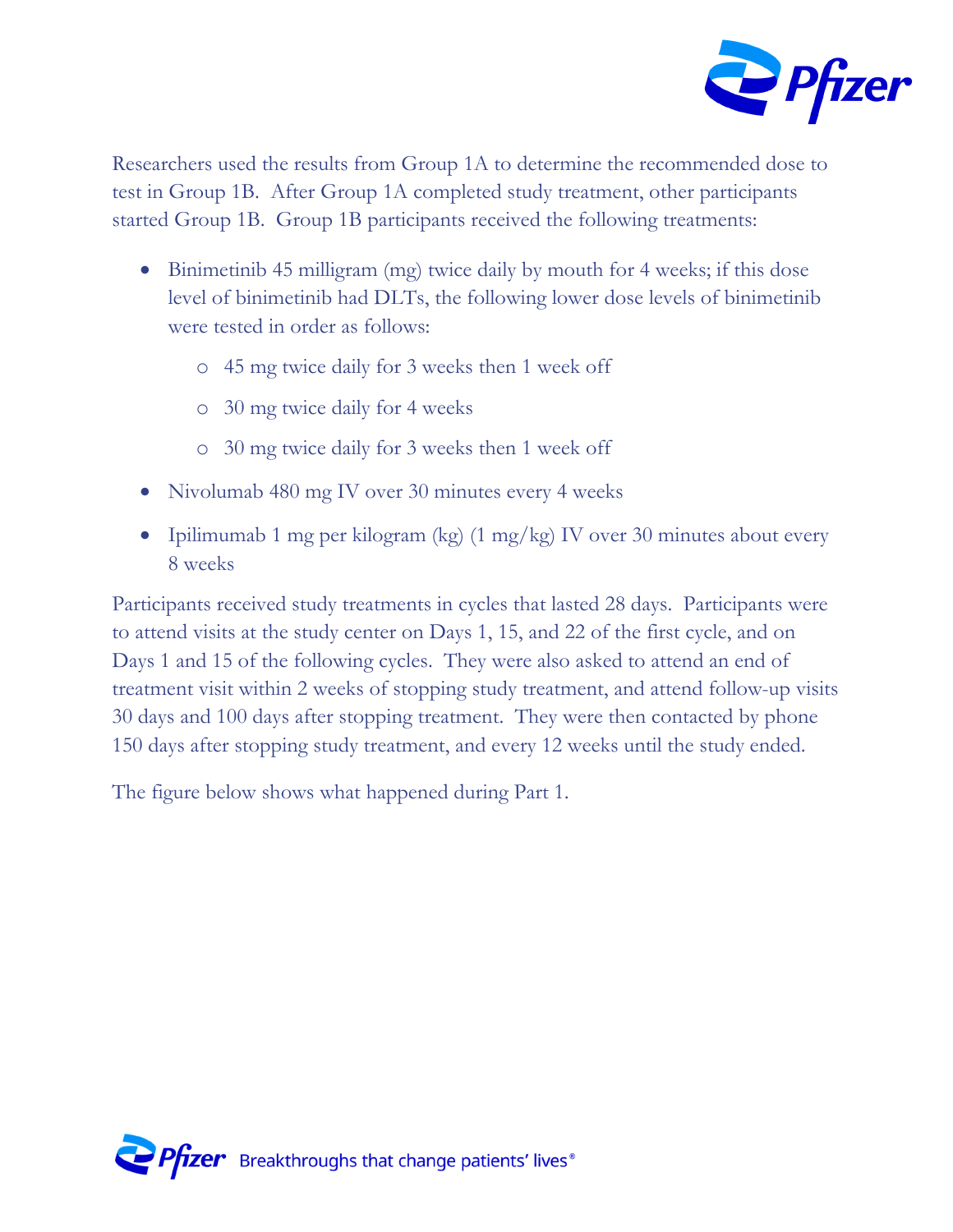



\*\* There were plans to reduce dose level of binimetinib if needed, but this wasn't necessary Abbreviations: mg=milligram; kg=kilogram; IV= intravenous; through a small tube in a vein

#### Part 2

During Part 2 of the study, participants were randomly assigned to 1 of 2 treatment groups, Group 2A and Group 2B. Randomly means that participants were assigned to the treatment groups by chance, like a flip of a coin. Participants had an equal chance of being in Group 2A or Group 2B.

Group 2A participants received the following treatments:

- Binimetinib at the recommended dose from Part 1, given twice a day by mouth for 4 weeks
- Nivolumab 480 mg IV over 30 minutes every 4 weeks

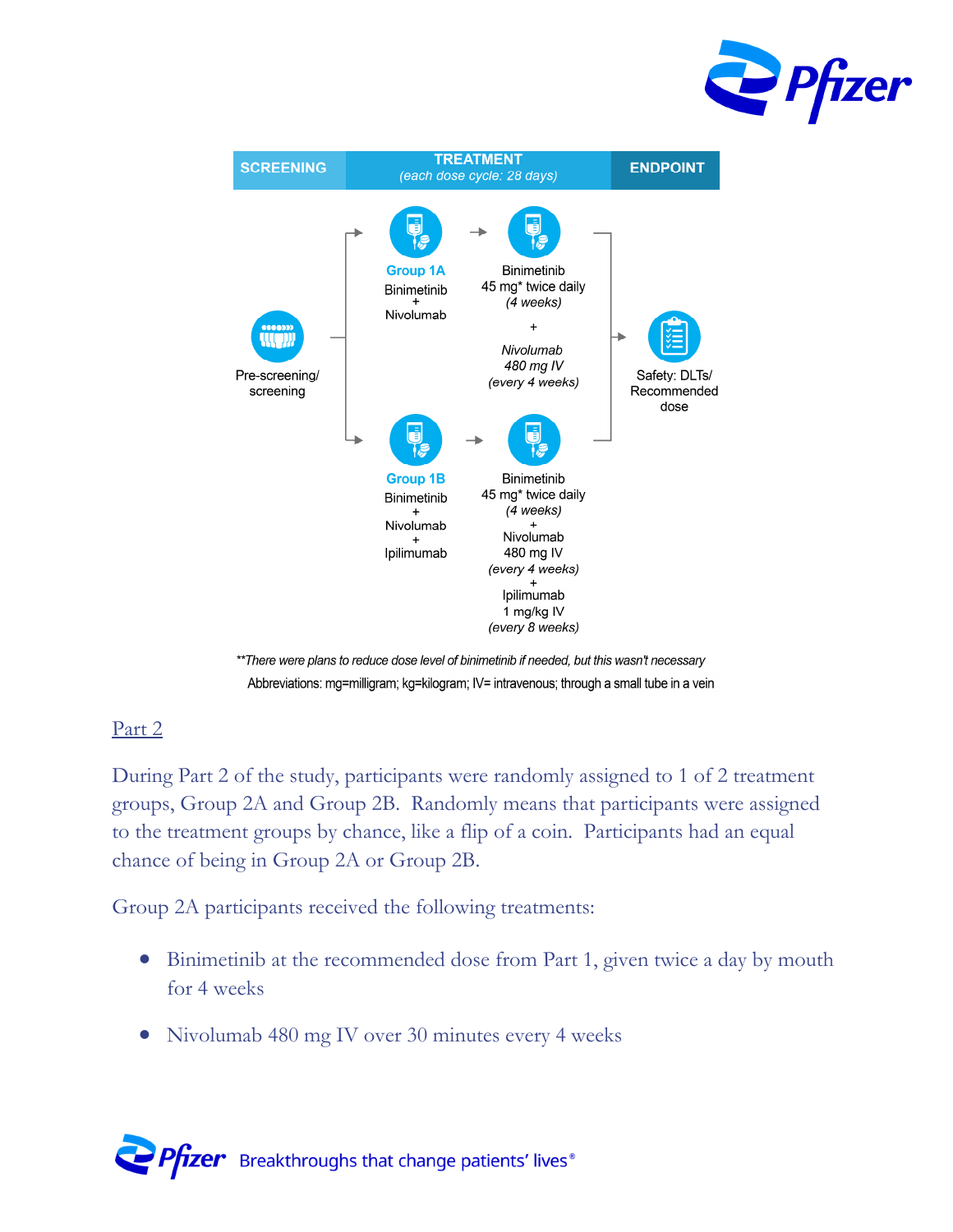

Group 2B participants received the following treatments:

- Binimetinib at the recommended dose from Part 1, twice a day by mouth for 4 weeks
- Nivolumab 480 mg every 4 weeks IV over 30 minutes on Day 1 of each treatment cycle
- Ipilimumab 1 mg/kg IV over 30 minutes about every 8 weeks

Participants received study treatments in cycles that lasted 28 days. Participants were to attend visits at the study center on Days 1, 15, and 22 of the first cycle, and on Days 1 and 15 of the following cycles. They were also asked to attend an end of treatment visit within 2 weeks of stopping study treatment, and attend follow-up visits 30 days and 100 days after stopping treatment. They were then contacted by phone 150 days after stopping study treatment, and every 12 weeks until the study ended.

The figure below shows what happened during Part 2.

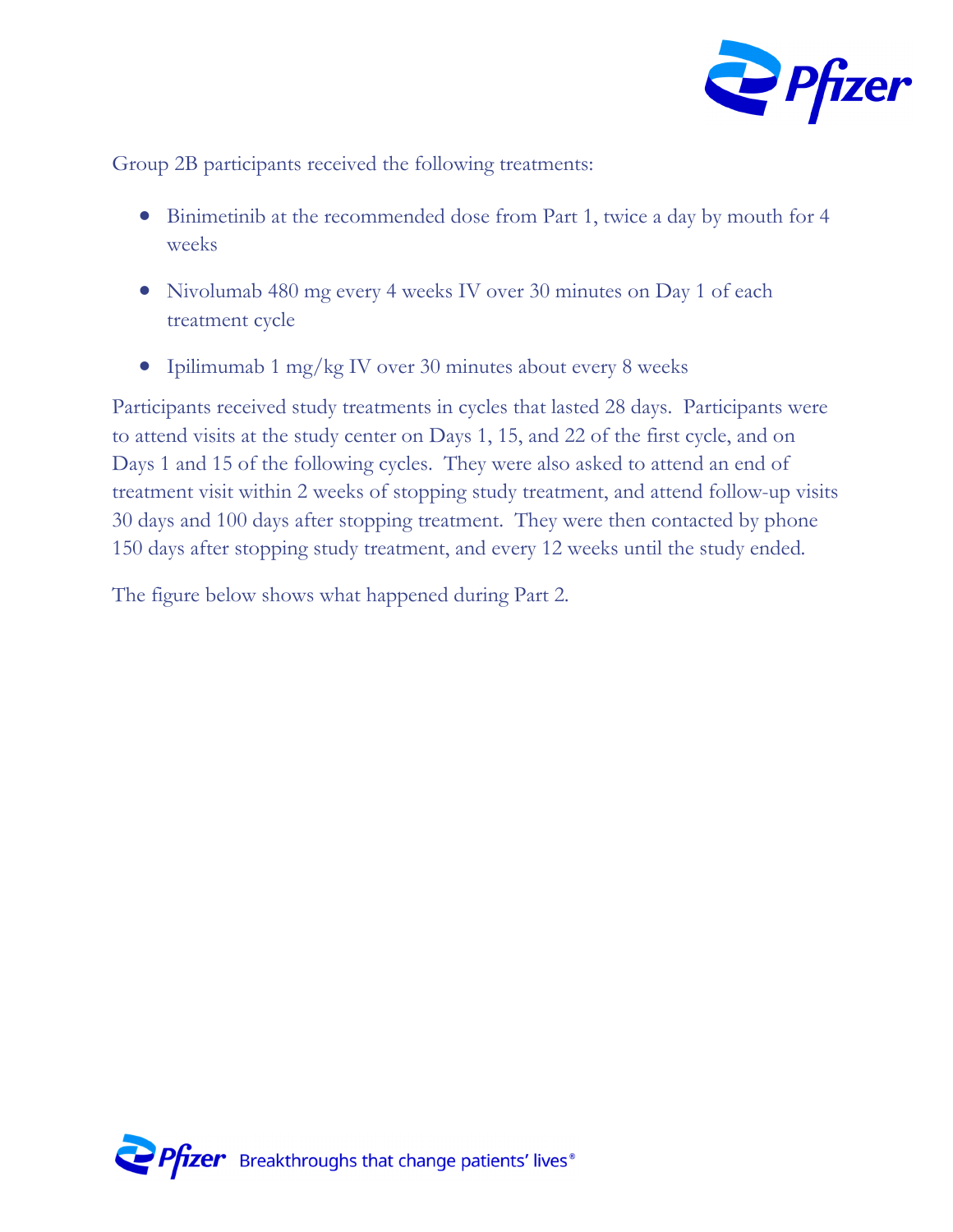



#### **Where did this study take place?**

The Sponsor ran this study at 22 locations in 5 countries (Belgium, the Netherlands, Spain, the United Kingdom, and the United States).

#### **When did this study take place?**

It began 18 October 2017 and ended 25 February 2021.

#### **Who participated in this study?**

The study included participants who:

- Were at least 18 years of age
- Had metastatic colorectal cancer that was microsatellite stable
- Had RAS mutation

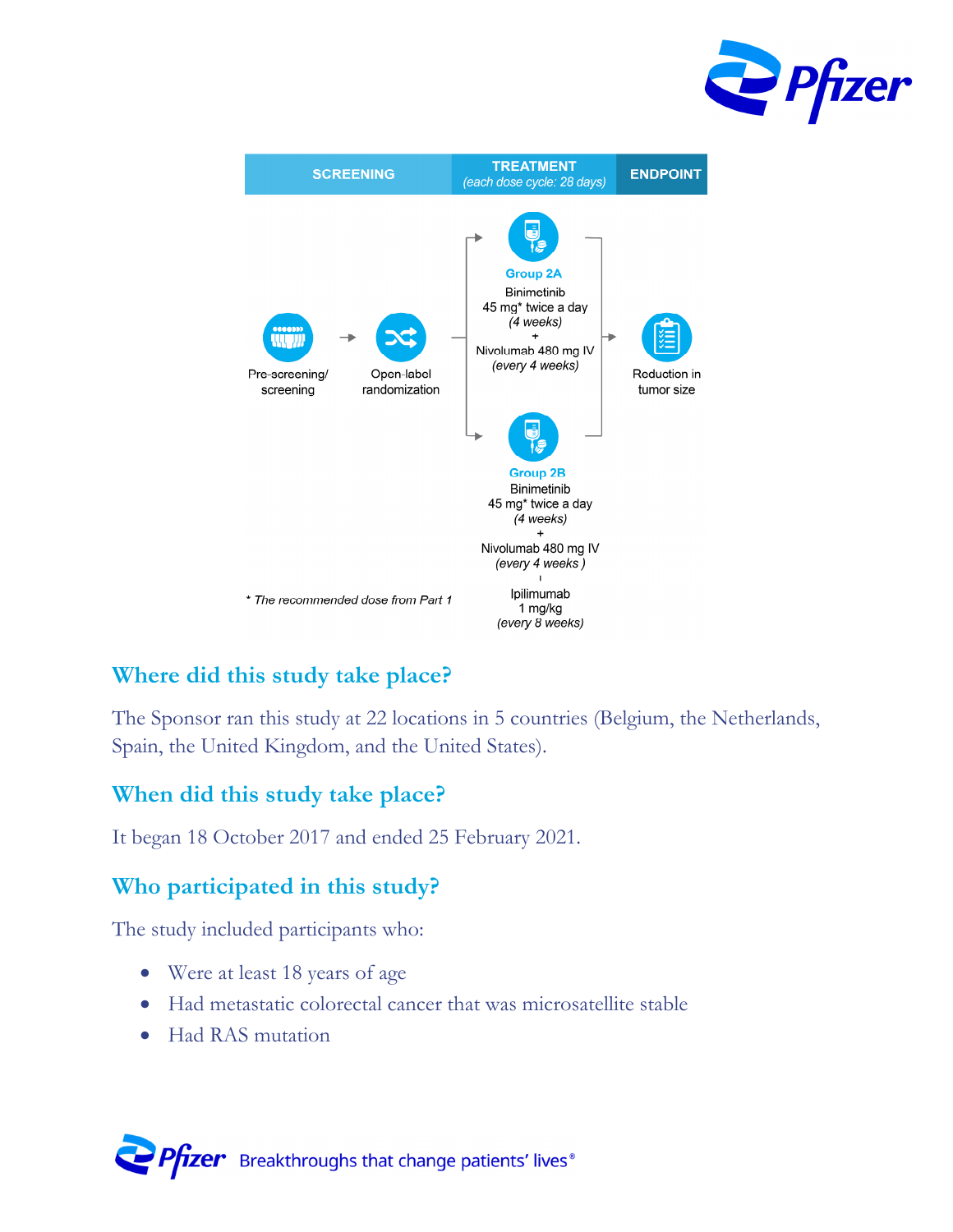

- Had received at least 1 but no more than 2 prior systemic treatments (treatments that travel through the blood cells to all over the body) for colorectal cancer, and were either unable to tolerate the treatment or had unsatisfactory results
- Had never received certain other treatments for colorectal cancer

A total of 75 participants enrolled in the study and received study treatment. During Part 1, there were 10 participants in Group 1A and 11 participants in Group 1B. During Part 2, there were 27 participants in Group 2A and 27 participants in Group 2B.

The participants included:

- A total of 48 men participated
- A total of 27 women participated
- 53 participants were less than age 65 years old
- 22 participants were age 65 years old or older

Participants could continue receiving study treatment until their colorectal cancer got worse (up to a maximum of 2 years for nivolumab and ipilimumab). Of the 75 participants who started the study:

- 1 (3%) participant who received binimetinib  $+$  nivolumab completed the study through the follow-up part of the study
- $\bullet$  5 (13%) participants who received binimetinib + nivolumab + ipilimumab completed the study through the follow-up part of the study

36 (97%) participants who took binimetinib + nivolumab did not finish the study because they:

- Passed away: 28 (76%) participants
- Withdrew consent: 5 (14%) participants
- Were lost to follow-up: 3 (8%) participants

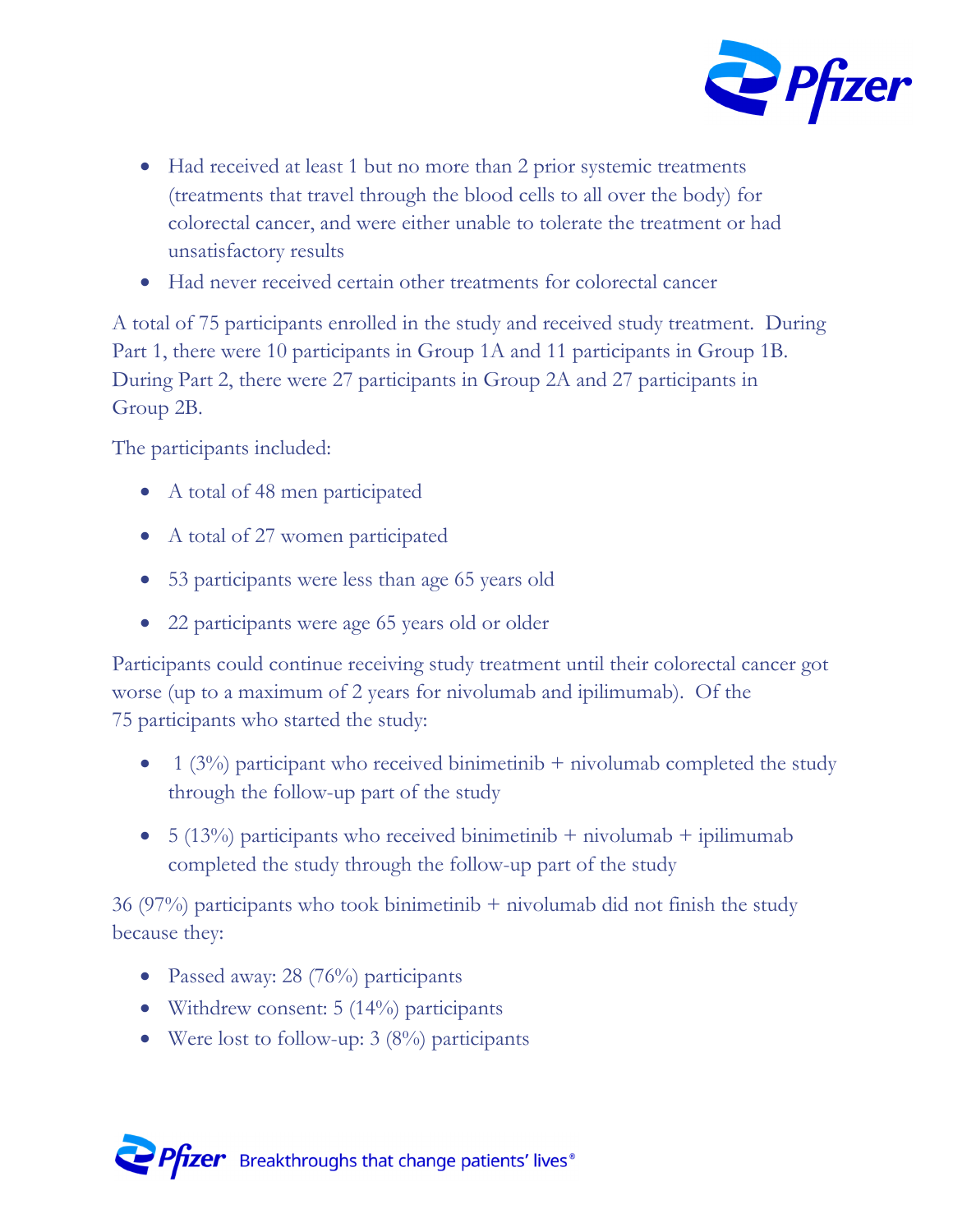

33 (87%) participants who took binimetinib  $+$  nivolumab  $+$  ipilimumab did not finish the study because they:

- Passed away: 29 (76%) participants
- Withdrew consent: 2 (5%) participants
- Were lost to follow-up: 1 (3%) participant
- Other reason: 1 (3%) participant

#### **How long did the study last?**

The entire study took about 3 years and 4 months to complete.

When the study ended in February 2021, the Sponsor began reviewing the information collected. The Sponsor then created a report of the results. This is a summary of that report.

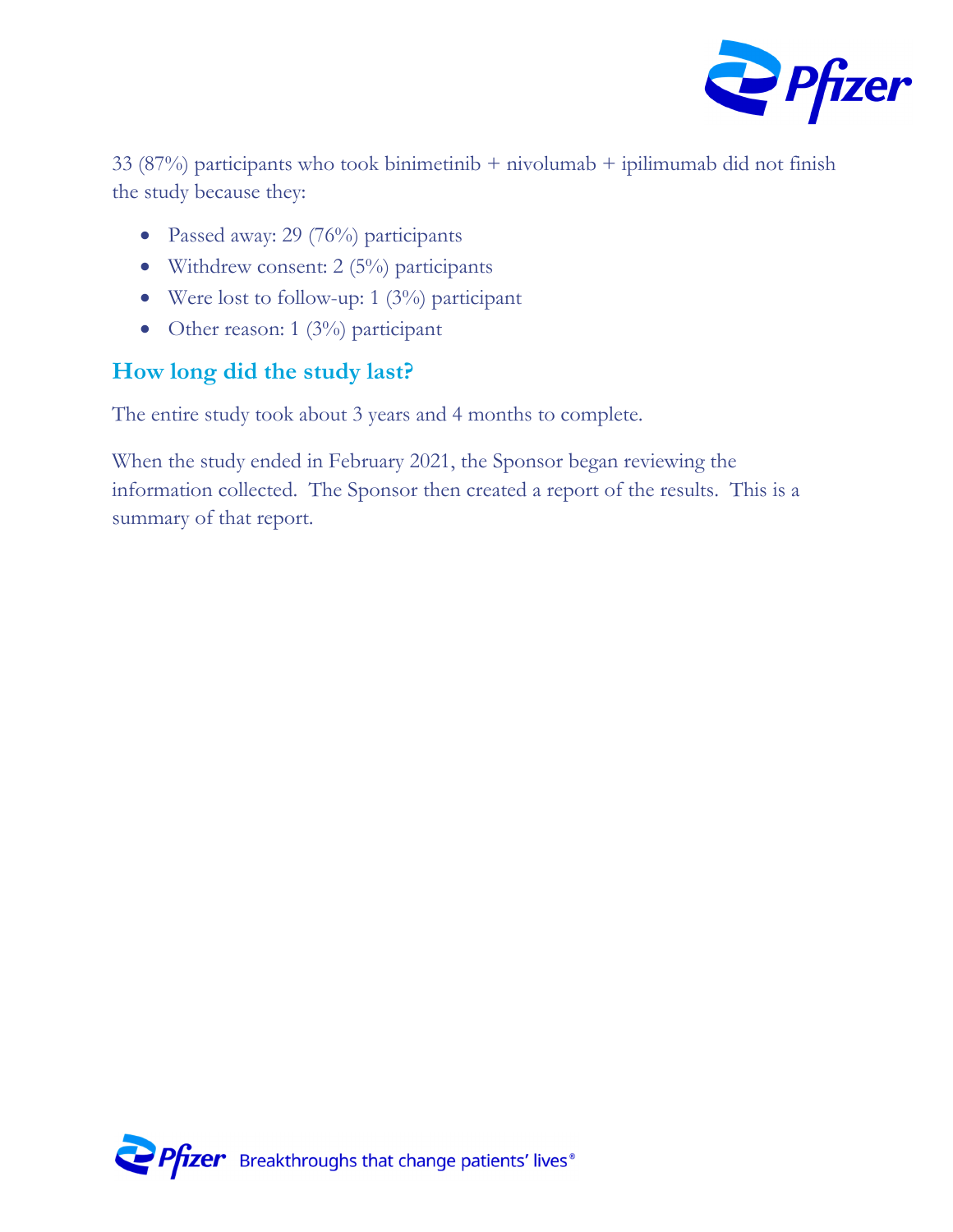

### **What were the results of the study?**

#### **Part 1: did participants have dose-limiting toxicities?**

- In Group 1A, 1 out of 9 participants (11%) who received binimetinib + nivolumab had a DLT (severe acne-like rash) during the first treatment cycle.
- In Group 1B, 2 out of 11 participants (18%) who received binimetinib  $+$ nivolumab + ipilimumab had DLTs during the first treatment cycle (1 participant had colitis and 1 participant had blurry vision, rash, and inflammation in lungs).

Using this information, the researchers determined that 45 mg twice per day was the recommended dose of binimetinib for further testing.

#### **Part 2: did participants have a reduction in tumor size?**

- To answer this question, the researchers looked at the percentage of participants with either a complete response to study treatment (all tumors disappeared), or a partial response to study treatment (at least a 30% decrease in tumors).
- $\bullet$  Out of 27 participants in Group 2A, no participants (0%) had a complete response or a partial response to study treatment.
- $\bullet$  Out of 27 participants in Group 2B, no participants (0%) had a complete response, and 2 participants (7%) had a partial response to study treatment

This means that the study results did not show that the study treatments had positive effects for participants with RAS mutant, MSS colorectal cancer.

This does not mean that everyone in this study had these results. This is a summary of just some of the main results of this study. Other studies may have different results.

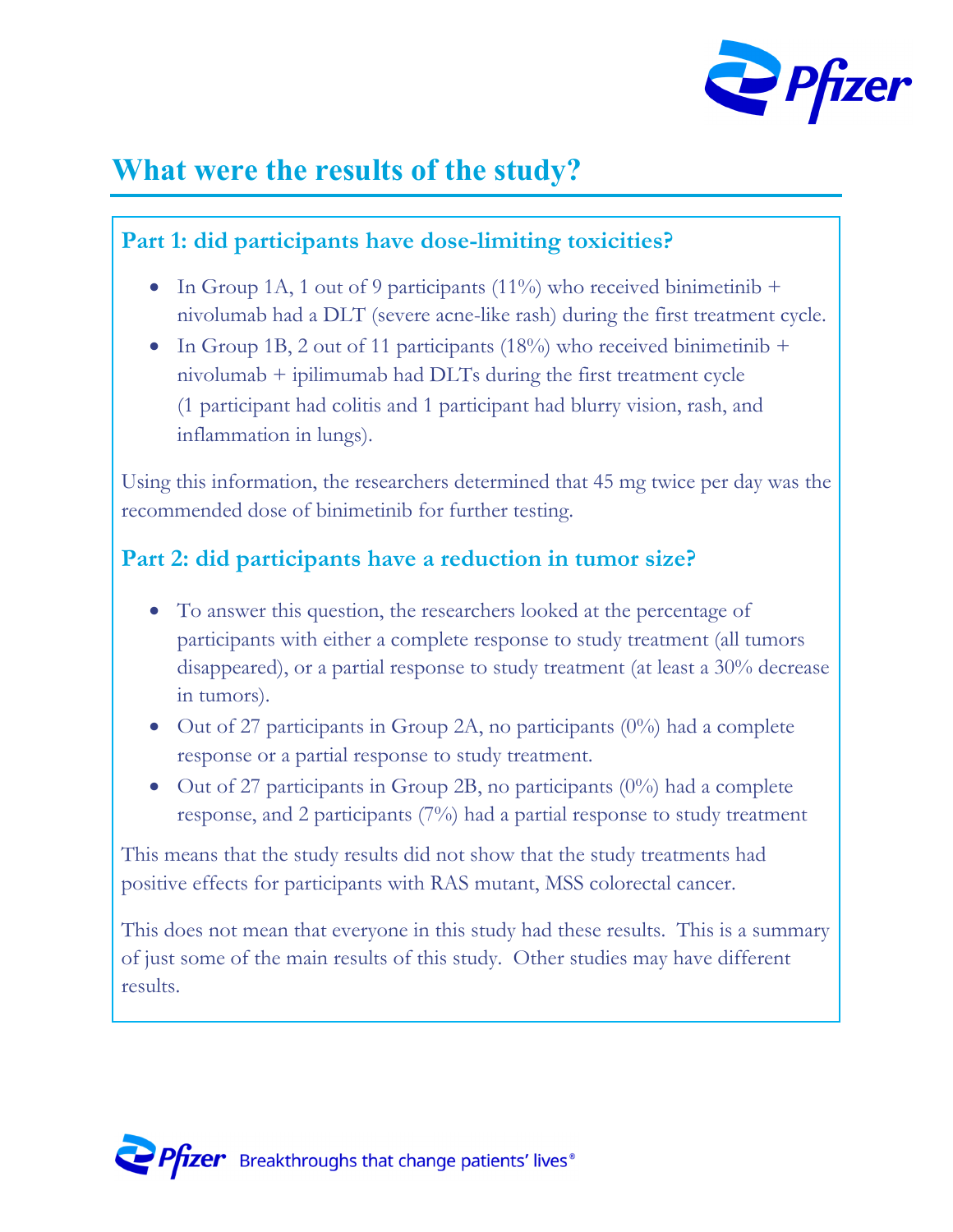

# **What medical problems did participants have during the study?**

The researchers recorded any medical problems the participants had during the study. Participants could have had medical problems for reasons not related to the study (for example, caused by an underlying disease or by chance). Or, medical problems could also have been caused by a study treatment or by another medicine the participant was taking. Sometimes the cause of a medical problem is unknown. By comparing medical problems across many treatment groups in many studies, doctors try to understand what effects a study medication might have on a participant.

Below are instructions for understanding Table 1.

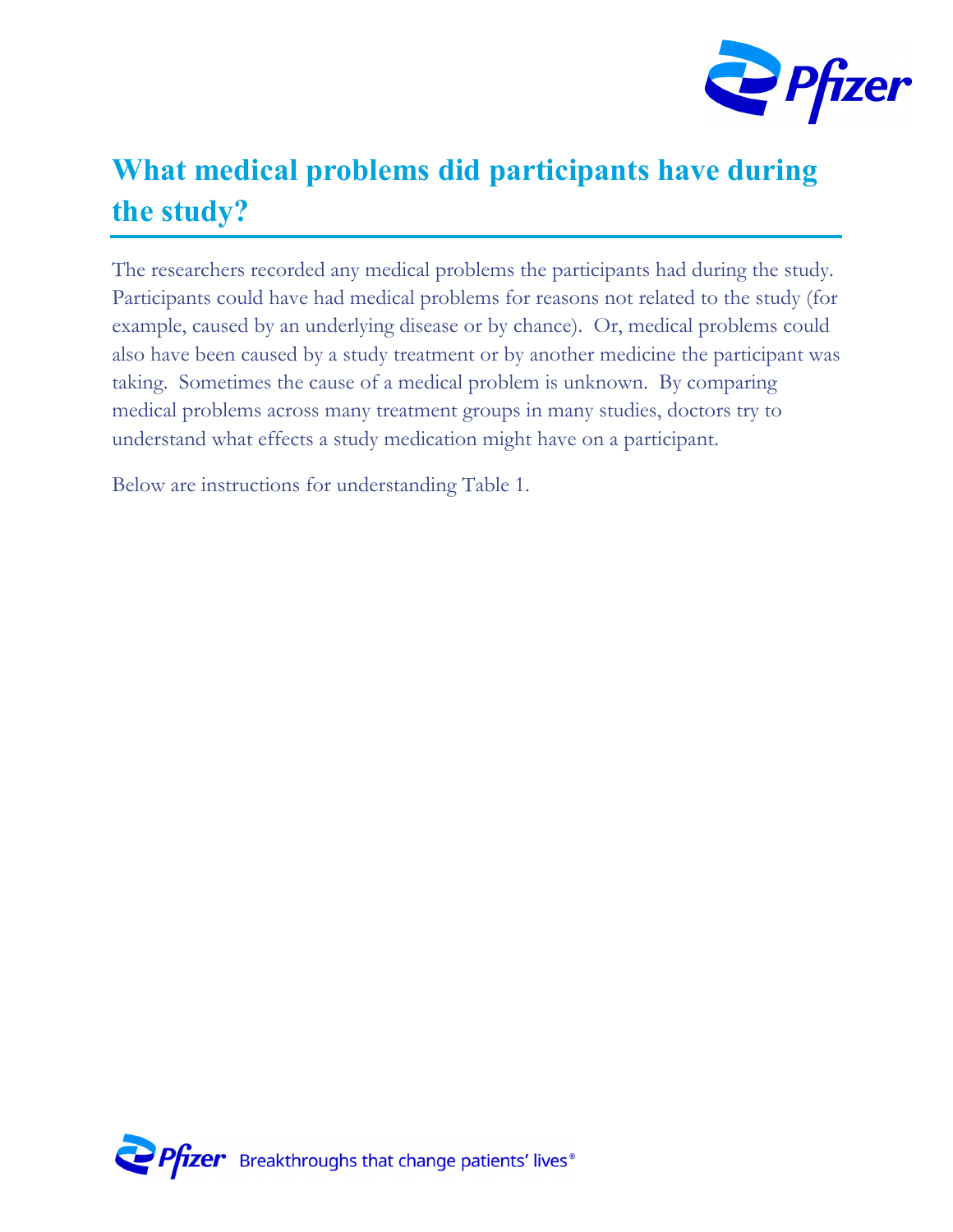

#### **Instructions for Understanding Table 1.**

- The **1st** column of Table 1 lists medical problems that were commonly reported during the study. All medical problems reported by at least 15% of participants are listed.
- The **2nd** column tells how many of the 37 participants taking binimetinib + nivolumab reported each medical problem. Next to this number is the percentage of the 37 participants taking binimetinib + nivolumab who reported the medical problem.
- The **3rd** column tells how many of the 38 participants taking binimetinib + nivolumab+ ipilimumab reported each medical problem. Next to this number is the percentage of the 38 participants taking binimetinib + nivolumab+ ipilimumab who reported the medical problem.
- Using these instructions, you can see that 20 out of the 37 participants  $(54%)$  taking binimetinib + nivolumab reported diarrhea. A total of 19 out of the 38 participants (50%) taking binimetinib  $+$  nivolumab $+$ ipilimumab reported diarrhea.

All 75 participants (100%) treated in this study had at least 1 medical problem. A total of 16 (21%) participants stopped taking study treatment because of medical problems. The most common medical problems – those reported by at least 15% of participants in any group – are described below.

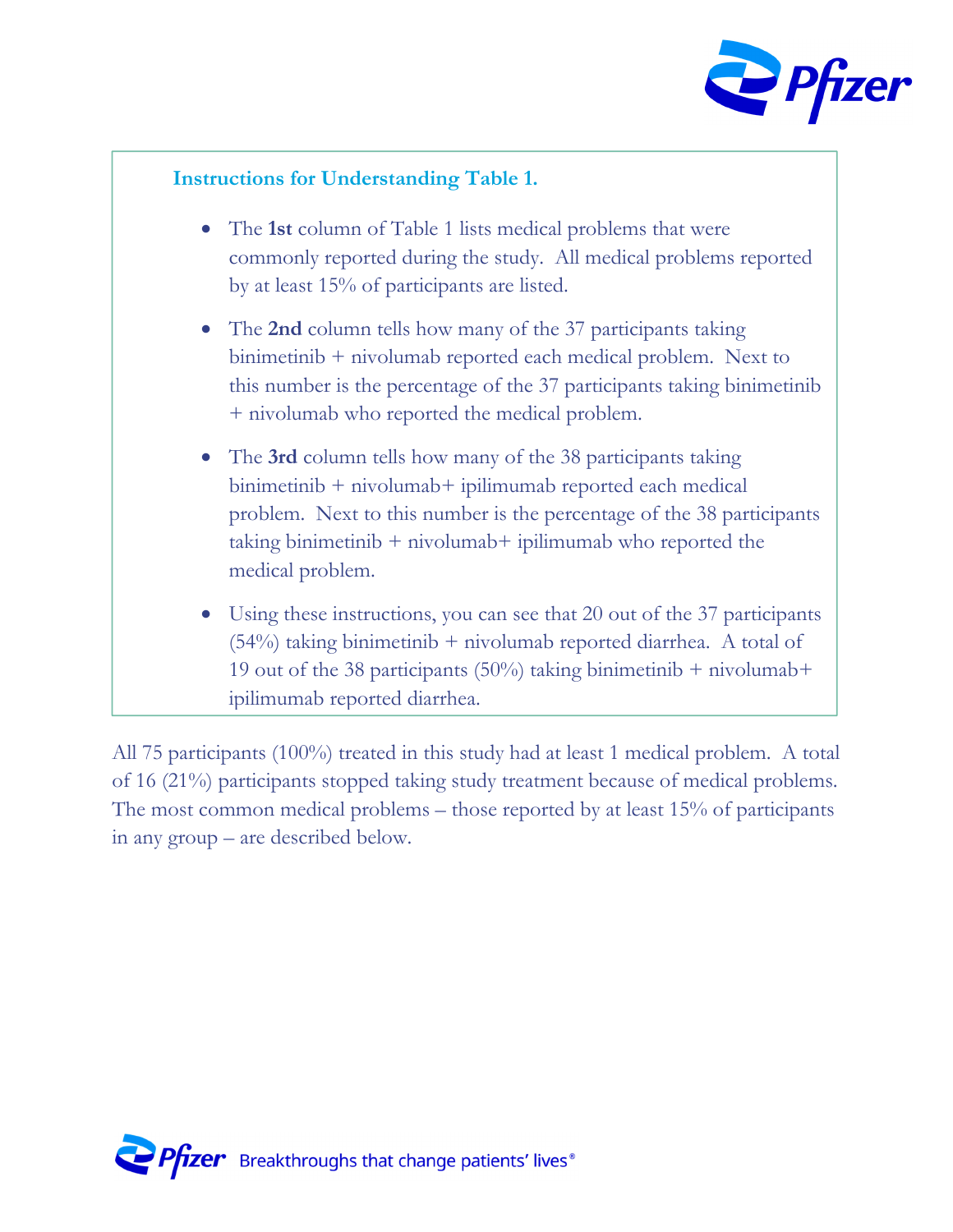

|  | Table 1. Commonly reported medical problems by study participants |  |  |
|--|-------------------------------------------------------------------|--|--|
|  |                                                                   |  |  |
|  |                                                                   |  |  |

| <b>Medical Problem</b>                                      | (37 Treated)                     | $Binimetinib + Nivolumab   Binimetinib + Nivolumab$<br>+ Ipilimumab<br>(38 Treated) |
|-------------------------------------------------------------|----------------------------------|-------------------------------------------------------------------------------------|
| <b>Diarrhea</b>                                             | 20 out of 37 treated<br>(54%)    | 19 out of 38 treated<br>$(50\%)$                                                    |
| <b>Acne-like rash</b>                                       | 20 out of 37 treated<br>$(54\%)$ | 18 out of 38 treated<br>$(47\%)$                                                    |
| Increase in enzyme, which<br>could indicate heart<br>damage | 20 out of 37 treated<br>$(54\%)$ | 16 out of 38 treated<br>$(42\%)$                                                    |
| <b>Feeling tired</b>                                        | 15 out of 37 treated<br>$(41\%)$ | 17 out of 38 treated<br>$(45\%)$                                                    |
| <b>Nausea</b>                                               | 17 out of 37 treated<br>$(46\%)$ | 13 out of 38 treated<br>$(34\%)$                                                    |
| <b>Swelling in arms and legs</b>                            | 13 out of 37 treated<br>$(35\%)$ | 16 out of 38 treated<br>$(42\%)$                                                    |
| <b>Fever</b>                                                | 11 out of 37 treated<br>$(30\%)$ | 17 out of 38 treated<br>$(45\%)$                                                    |
| <b>Vomiting</b>                                             | 9 out of 37 treated<br>(24%)     | 18 out of 38 treated<br>$(47\%)$                                                    |
| Rash                                                        | 11 out of 37 treated<br>$(30\%)$ | 15 out of 38 treated<br>$(40\%)$                                                    |
| Poor appetite                                               | 15 out of 37 treated<br>$(41\%)$ | 9 out of 38 treated<br>(24%)                                                        |

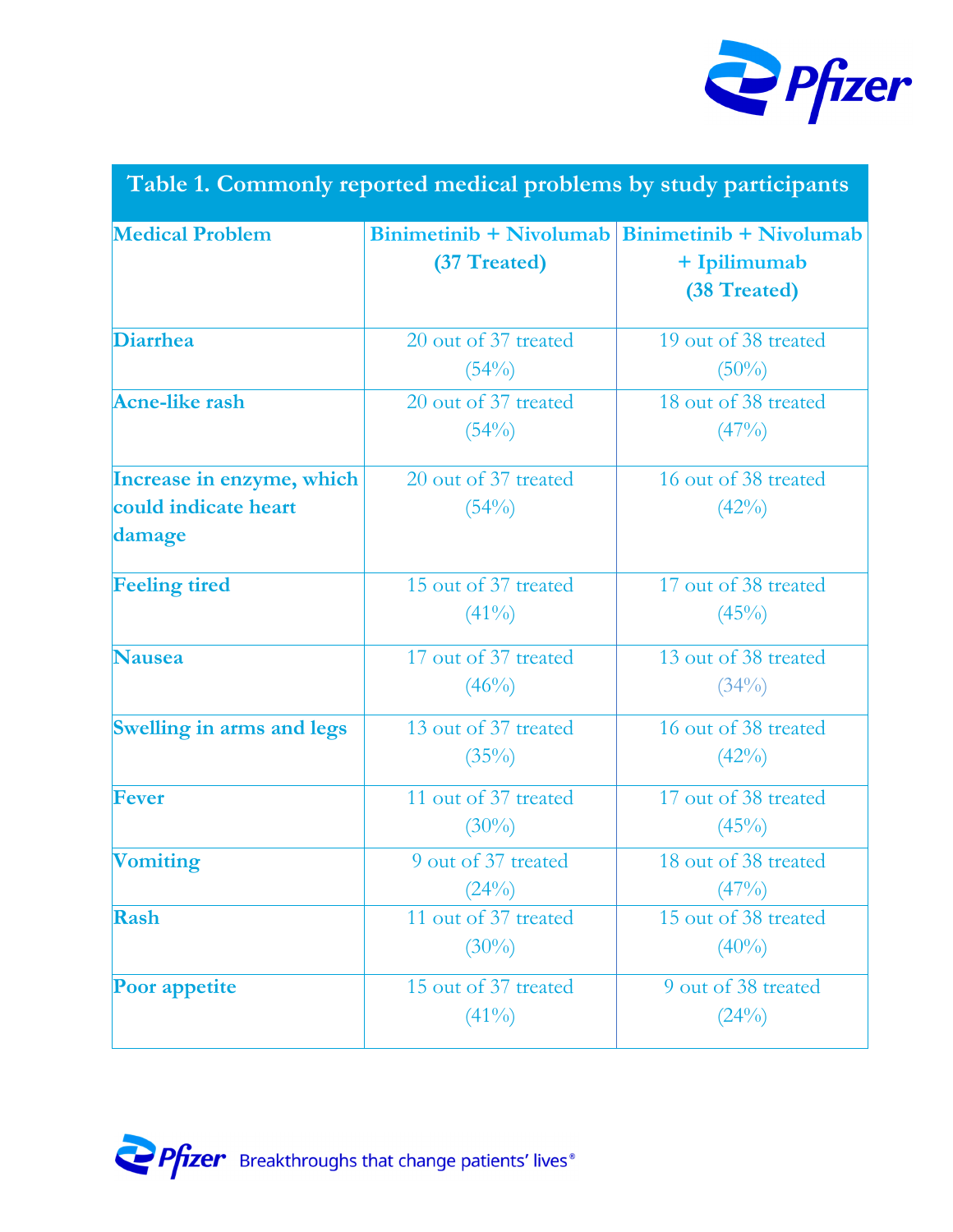

| (27%)<br>(26%)<br>Constipation<br>11 out of 37 treated<br>9 out of 38 treated<br>$(30\%)$<br>(24%)<br>8 out of 37 treated<br>9 out of 38 treated<br>Cough<br>(22%)<br>(24%)<br>3 out of 37 treated<br><b>Increased liver enzyme</b><br>12 out of 38 treated<br>(AST)<br>$(8\%)$<br>$(32\%)$<br>5 out of 37 treated<br><b>Itching</b><br>10 out of 38 treated<br>$(14\%)$<br>$(26\%)$<br>6 out of 37 treated<br>6 out of 38 treated<br>Stomach pain<br>$(16\%)$<br>$(16\%)$<br>10 out of 38 treated<br><b>Increased liver enzyme</b><br>2 out of 37 treated |
|------------------------------------------------------------------------------------------------------------------------------------------------------------------------------------------------------------------------------------------------------------------------------------------------------------------------------------------------------------------------------------------------------------------------------------------------------------------------------------------------------------------------------------------------------------|
|                                                                                                                                                                                                                                                                                                                                                                                                                                                                                                                                                            |
|                                                                                                                                                                                                                                                                                                                                                                                                                                                                                                                                                            |
|                                                                                                                                                                                                                                                                                                                                                                                                                                                                                                                                                            |
|                                                                                                                                                                                                                                                                                                                                                                                                                                                                                                                                                            |
|                                                                                                                                                                                                                                                                                                                                                                                                                                                                                                                                                            |
|                                                                                                                                                                                                                                                                                                                                                                                                                                                                                                                                                            |
|                                                                                                                                                                                                                                                                                                                                                                                                                                                                                                                                                            |
|                                                                                                                                                                                                                                                                                                                                                                                                                                                                                                                                                            |
|                                                                                                                                                                                                                                                                                                                                                                                                                                                                                                                                                            |
|                                                                                                                                                                                                                                                                                                                                                                                                                                                                                                                                                            |
|                                                                                                                                                                                                                                                                                                                                                                                                                                                                                                                                                            |
|                                                                                                                                                                                                                                                                                                                                                                                                                                                                                                                                                            |
| ALT)<br>$(5\%)$<br>(26%)                                                                                                                                                                                                                                                                                                                                                                                                                                                                                                                                   |
| Low number of red blood<br>7 out of 37 treated<br>5 out of 38 treated                                                                                                                                                                                                                                                                                                                                                                                                                                                                                      |
| cells<br>$(19\%)$<br>$(13\%)$                                                                                                                                                                                                                                                                                                                                                                                                                                                                                                                              |
| 4 out of 37 treated<br>8 out of 38 treated<br><b>Trouble breathing</b>                                                                                                                                                                                                                                                                                                                                                                                                                                                                                     |
| $(11\%)$<br>$(21\%)$                                                                                                                                                                                                                                                                                                                                                                                                                                                                                                                                       |
| <b>Heart pumping decreased</b><br>5 out of 37 treated<br>7 out of 38 treated                                                                                                                                                                                                                                                                                                                                                                                                                                                                               |
| amount of blood<br>$(14\%)$<br>$(18\%)$                                                                                                                                                                                                                                                                                                                                                                                                                                                                                                                    |
| 3 out of 37 treated<br>Dry skin<br>7 out of 38 treated                                                                                                                                                                                                                                                                                                                                                                                                                                                                                                     |
| (8%)<br>(18%)                                                                                                                                                                                                                                                                                                                                                                                                                                                                                                                                              |
| 3 out of 37 treated<br>Dry mouth<br>6 out of 38 treated                                                                                                                                                                                                                                                                                                                                                                                                                                                                                                    |
| (8%)<br>$(16\%)$                                                                                                                                                                                                                                                                                                                                                                                                                                                                                                                                           |

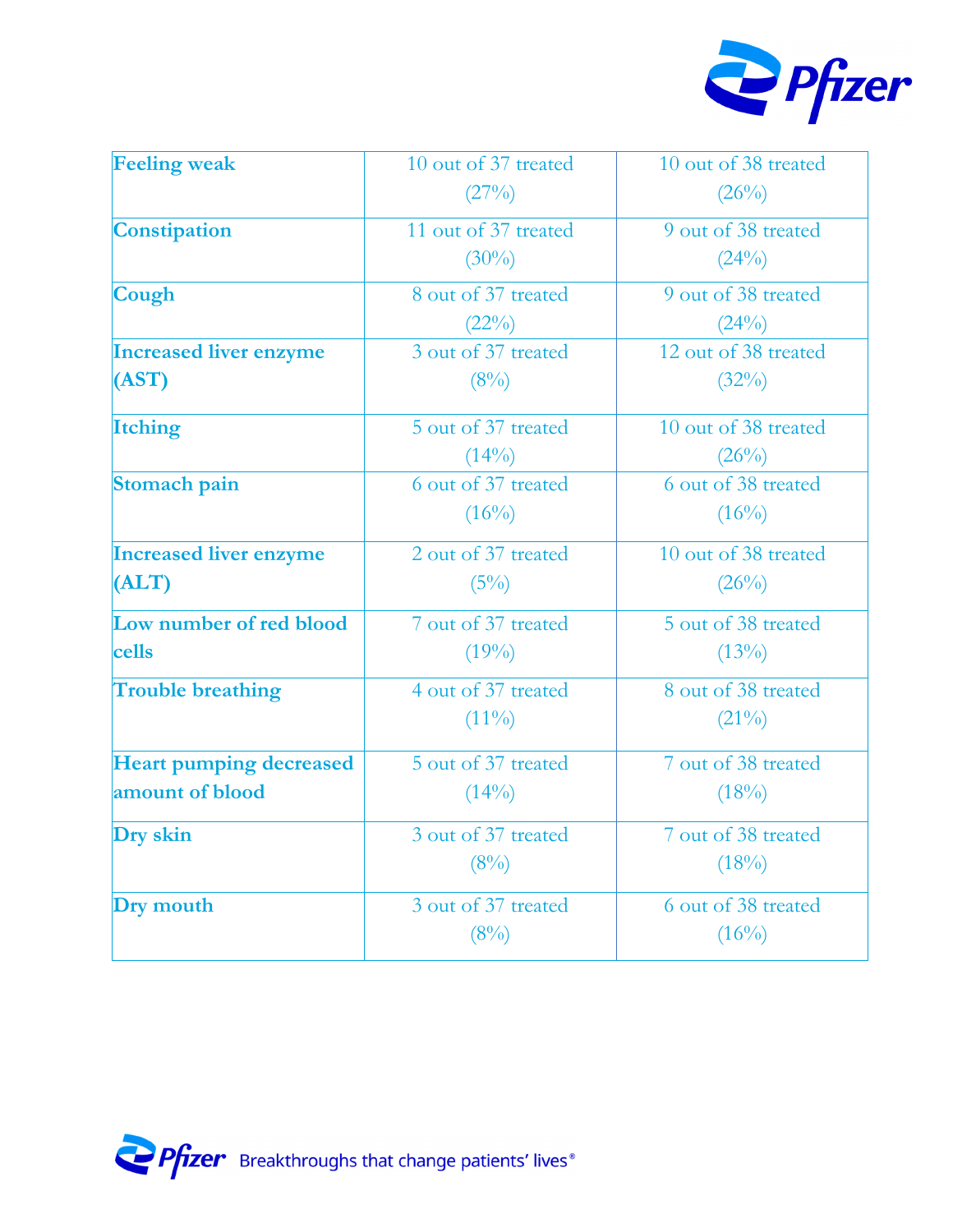

## **Did study participants have any serious medical problems?**

A medical problem is considered "serious" when it is life-threatening, needs hospital care, or causes lasting problems.

34 out of 75 (45%) participants had serious medical problems, including 17 participants (46%) who received binimetinib + nivolumab, and 17 participants  $(45%)$  who received binimetinib + nivolumab + ipilimumab. The most common serious medical problems were:

- Fever: 2 participants  $(5\%)$  who received binimetinib + nivolumab
- Fluid build-up around the heart: 2 participants  $(5\%)$  who received binimetinib + nivolumab
- Lung infection: 2 participants  $(5\%)$  who received binimetinib + nivolumab+ ipilimumab
- Inflammation in lungs: 2 participants  $(5\%)$  who received binimetinib + nivolumab+ ipilimumab
- Fluid build-up around the lungs: 2 participants  $(5\%)$  who received binimetinib + nivolumab+ ipilimumab

57 participants (76%) died during this study. 7 of these participants (9%) died during study treatment or within 30 days of stopping study treatment. Most of the deaths were due to colorectal cancer. The study doctors did not consider any of the deaths to be related to taking study treatments.